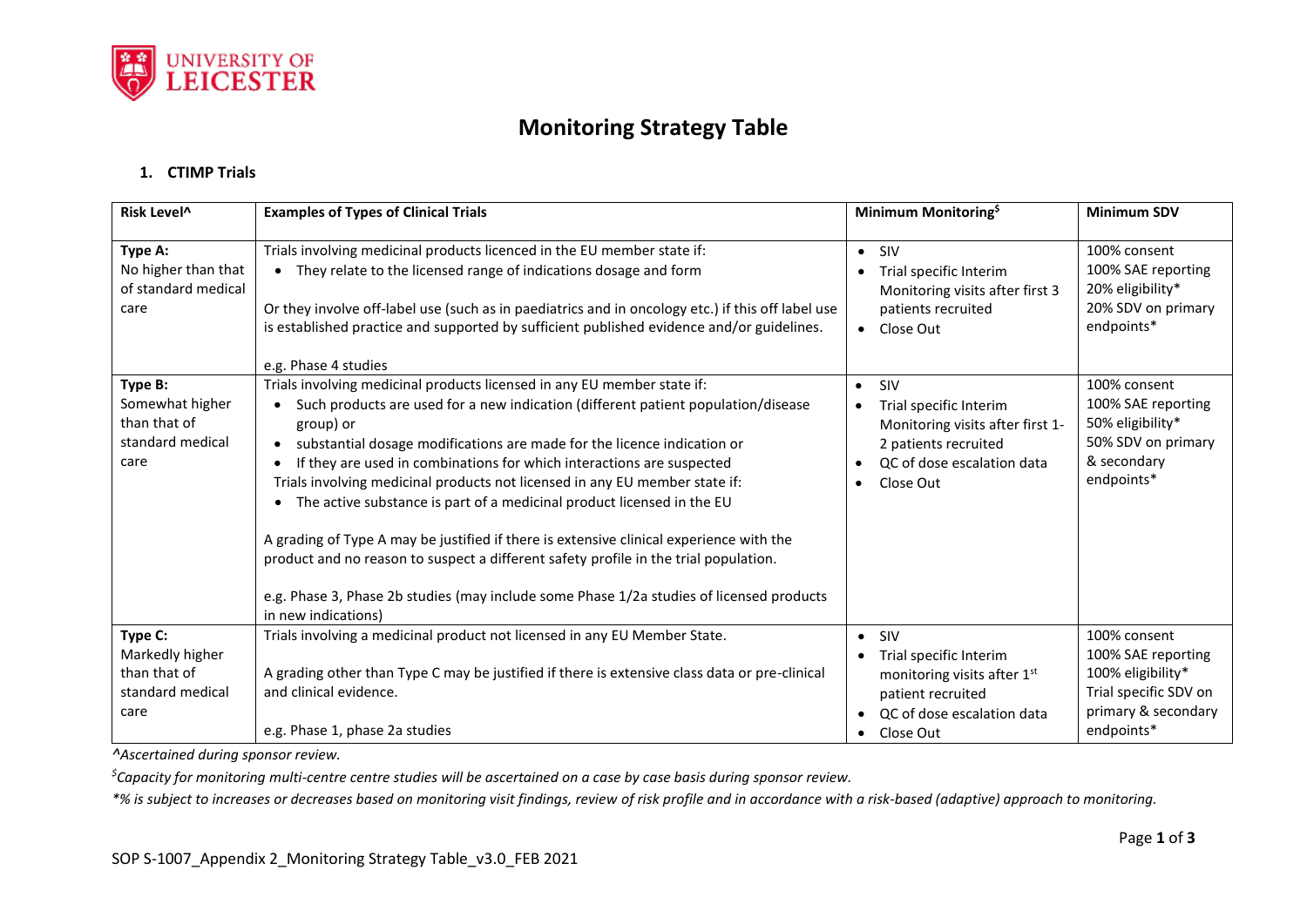

## **2. Non-CE Marked Medical Device Studies**

| Risk Level <sup>^</sup>                                                | <b>Examples of Types of Clinical Trials</b>                                                                                                                                                                                                                                                                                                                                                       | Minimum Monitoring <sup>\$</sup>                                                                                                                                                                 | <b>Minimum SDV</b>                                                                                                 |
|------------------------------------------------------------------------|---------------------------------------------------------------------------------------------------------------------------------------------------------------------------------------------------------------------------------------------------------------------------------------------------------------------------------------------------------------------------------------------------|--------------------------------------------------------------------------------------------------------------------------------------------------------------------------------------------------|--------------------------------------------------------------------------------------------------------------------|
| Type A:<br>No higher than that<br>of standard medical<br>care          | Class I medical devices<br>e.g. Wheelchairs, Stethoscopes, Spectacles<br>Class D In-Vitro Diagnostic medical devices<br>e.g. Clinical chemistry analysers, Specimen receptacles,<br>prepared selective culture media                                                                                                                                                                              | <b>SIV</b><br>$\bullet$<br>Trial specific Interim Monitoring visits after<br>first 3 patients recruited<br>Close Out<br>$\bullet$                                                                | 100% consent<br>100% SAE reporting<br>20% eligibility*<br>20% SDV on primary endpoints*                            |
| Type B:<br>Somewhat higher<br>than that of<br>standard medical<br>care | Class IIa and IIb medical devices<br>e.g. Dental fillings, Surgical Clamps, Tracheotomy tubes<br>(Class IIa)/Condoms, Lung ventilators, Bone fixation<br>plats (Class IIb)<br>Class B and Class C In-Vitro Diagnostic medical devices<br>e.g. Pregnancy self-testing, Urine test strips, Cholesterol<br>self-testing (Class B)/Blood glucose self-testing, PSA<br>screening, HLA typing (Class C) | SIV<br>$\bullet$<br>Trial specific Interim Monitoring visits after<br>$\bullet$<br>first 1-2 patients recruited<br>QC of dose escalation data<br>$\bullet$<br>Close Out<br>$\bullet$             | 100% consent<br>100% SAE reporting<br>50% eligibility*<br>50% SDV on primary & secondary<br>endpoints*             |
| Type C:<br>Markedly higher<br>than that of<br>standard medical<br>care | Class III medical devices<br>e.g. Pacemakers, heart valves, Implanted cerebral<br>simulators<br>Class D In-Vitro Diagnostic medical devices<br>e.g. Hepatitis B blood-donor screening, HIV blood<br>diagnostic test, ABO blood grouping                                                                                                                                                           | <b>SIV</b><br>$\bullet$<br>Trial specific Interim monitoring visits after 1 <sup>st</sup><br>$\bullet$<br>patient recruited<br>QC of dose escalation data<br>$\bullet$<br>Close Out<br>$\bullet$ | 100% consent<br>100% SAE reporting<br>100% eligibility*<br>Trial specific SDV on primary &<br>secondary endpoints* |

*^Ascertained during sponsor review.*

*\$Capacity for monitoring multi-centre centre studies will be ascertained on a case by case basis during sponsor review.* 

*\*% is subject to increases or decreases based on monitoring visit findings, review of risk profile and in accordance with a risk-based (adaptive) approach to monitoring.*